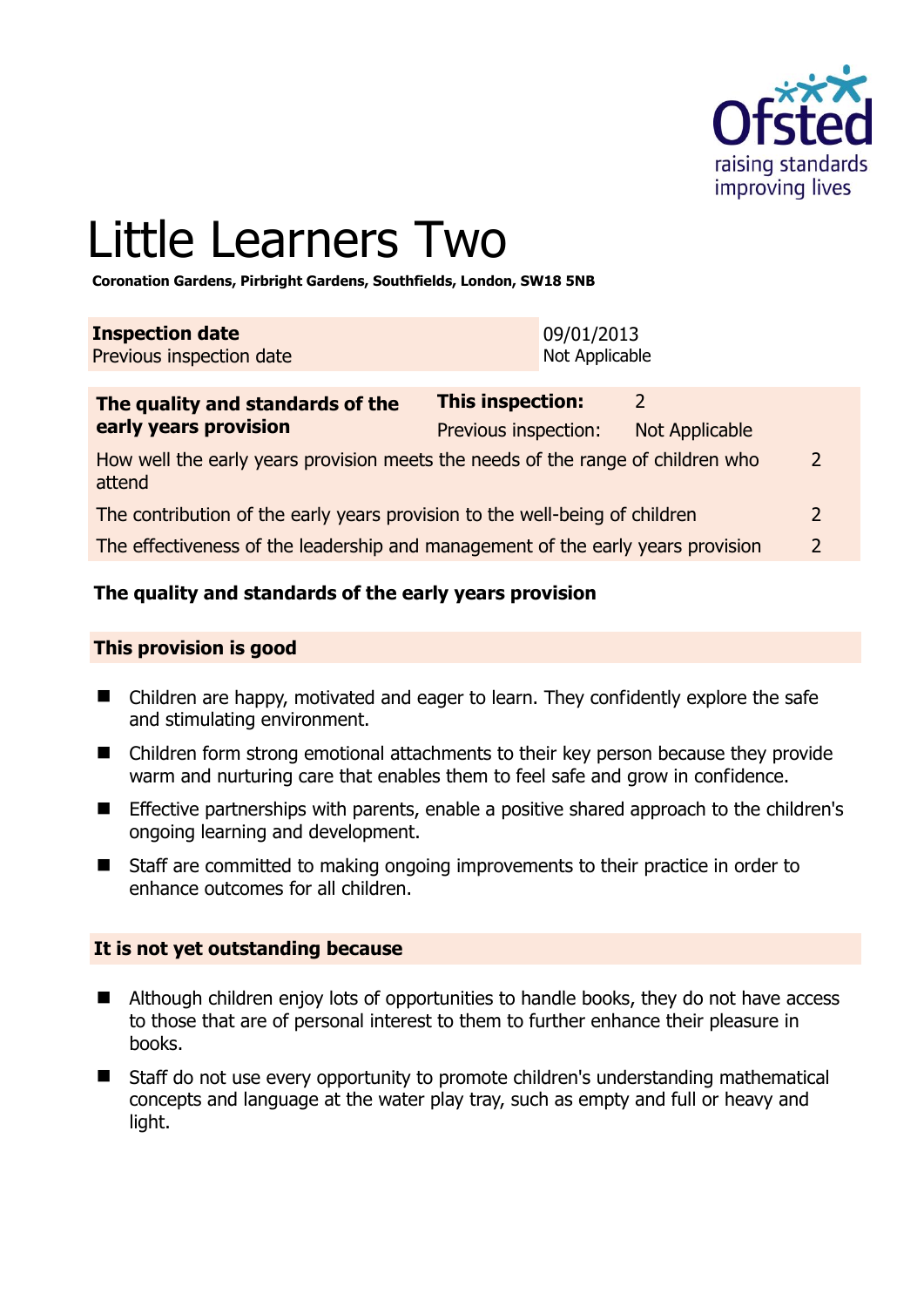# **Information about this inspection**

Inspections of registered early years provision are scheduled:

- at least once in every inspection cycle. The current cycle ends on 31 July 2016
- **n** more frequently where Ofsted identifies a need to do so, for example where provision was previously judged as inadequate
- **•** brought forward in the inspection cycle where Ofsted has received information that suggests the provision may not be meeting the legal requirements of the Early Years Foundation Stage; or where assessment of the provision identifies a need for early inspection
- **P** prioritised for inspection where we have received information that the provision is not meeting the requirements of the Early Years Foundation Stage and which suggests children may not be safe
- at the completion of an investigation into failure to comply with the requirements of the Early Years Foundation Stage.

The provision is also registered on the compulsory part of the Childcare Register. This report includes a judgment about compliance with the requirements of that register.

# **Inspection activities**

- The inspector spent the majority of the inspection observing the children and staff.
- The inspector sampled children's information and development records.
- Ongoing discussion took place with the manager throughout the inspection.
- The inspector discussed Safeguarding with the manager and staff and other policies were sampled.
- The inspector spoke to six parents to gain their views about the nursery.

# **Inspector**

Christine Bonnett

# **Full Report**

# **Information about the setting**

Little Learners Two registered in 2012. It is one of two nurseries run by a private partnership. It operates from a single storey building within the grounds of Coronation Gardens, Southfields, in the London Borough of Wandsworth. Children have access to a secure outside play area. The nursery is open every week day during term time from 9am to 12pm. The nursery is registered on the Early Years Register and the compulsory part of the Childcare Register. There are currently 19 children aged from two years to under five years on roll, some in part-time places. Little Learners Two employs four staff, all of whom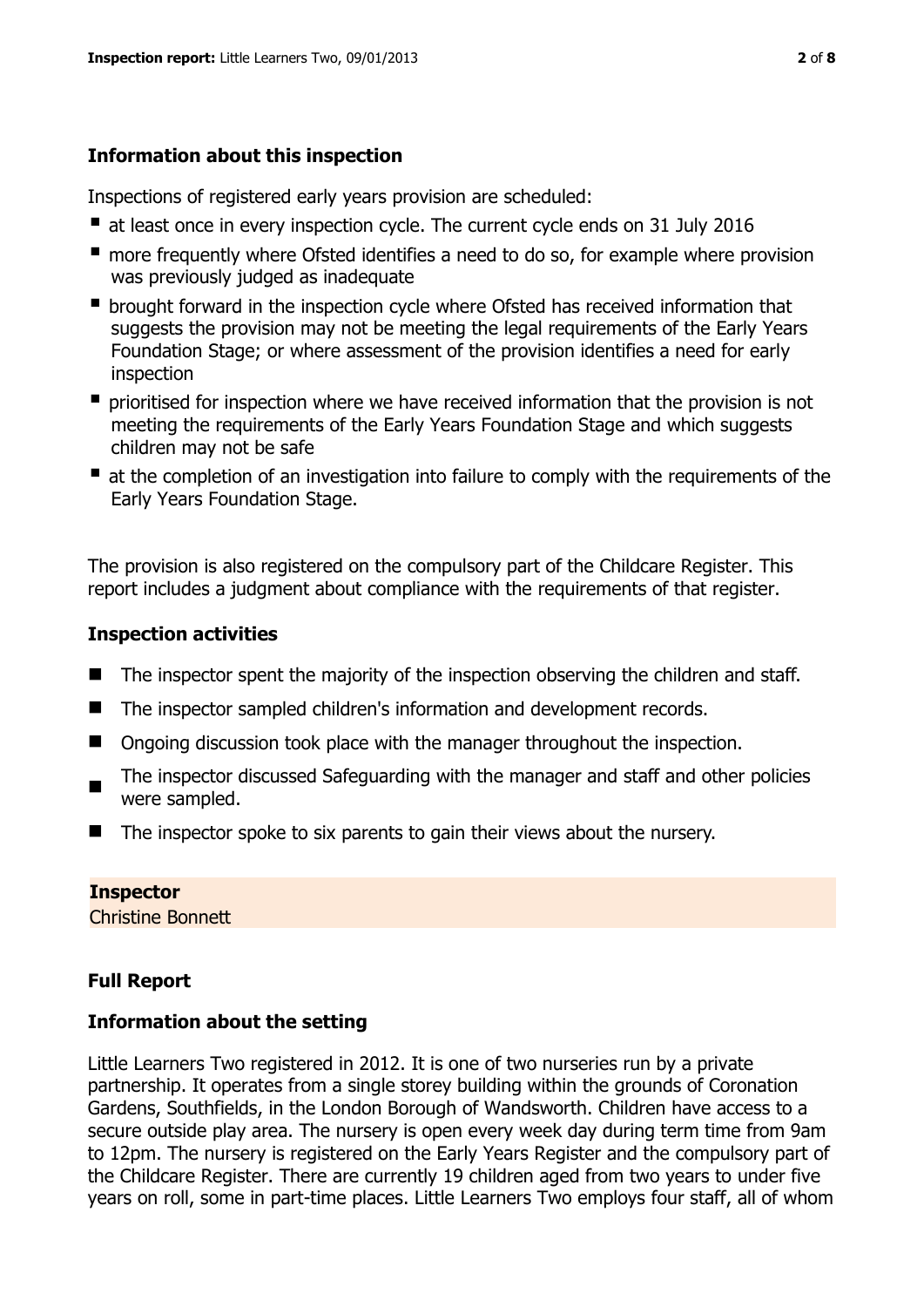hold appropriate early years qualifications.

#### **What the setting needs to do to improve further**

#### **To further improve the quality of the early years provision the provider should:**

- provide children with opportunities to see and talk about books containing pictures of their family and other familiar people and objects to further promote their interest in handling books
- $\blacksquare$  extend children's understanding of mathematical language and concepts, particularly in relation to water play.

#### **Inspection judgements**

## **How well the early years provision meets the needs of the range of children who attend**

Staff foster the children's early learning effectively, enabling them to become active and inquisitive learners. Staff observe children as they play in order to assess their stage of development in each area of learning. They identify the next step in children's learning journey and each child's key person provides further learning opportunities for them that are based on their individual interests. Staff understand how children learn and have high expectations of them all. Children's learning journals clearly demonstrate the progress they make towards the early learning goals. Consequently, children are well prepared for school. The information gained from the observations and assessments also forms the basis of the two-year progress checks. Communication and language is promoted because staff sit with the children and talk to them about their play. They ask open-ended questions to encourage children to think critically and respond. Children have fun singing along with familiar rhymes that repeat words and sounds, such as 'baa baa black sheep'. This further promotes speech and language development. Children enjoy the wellequipped book area. They sit with staff to listen to familiar stories and anticipate with pleasure what happens next. However, children lack the opportunity to look at and talk about books that directly reflect their life experiences. For example, books containing photographs of themselves, their family and other significant people and objects in their lives.

Each child is valued as an individual and greeted warmly by staff when they arrive. Their self-esteem is well promoted, for example, during circle time each child is greeted again as they hear their name sung as part of the 'good morning' song. This also helps children get to know each other and form friendships. The water play tray provides children with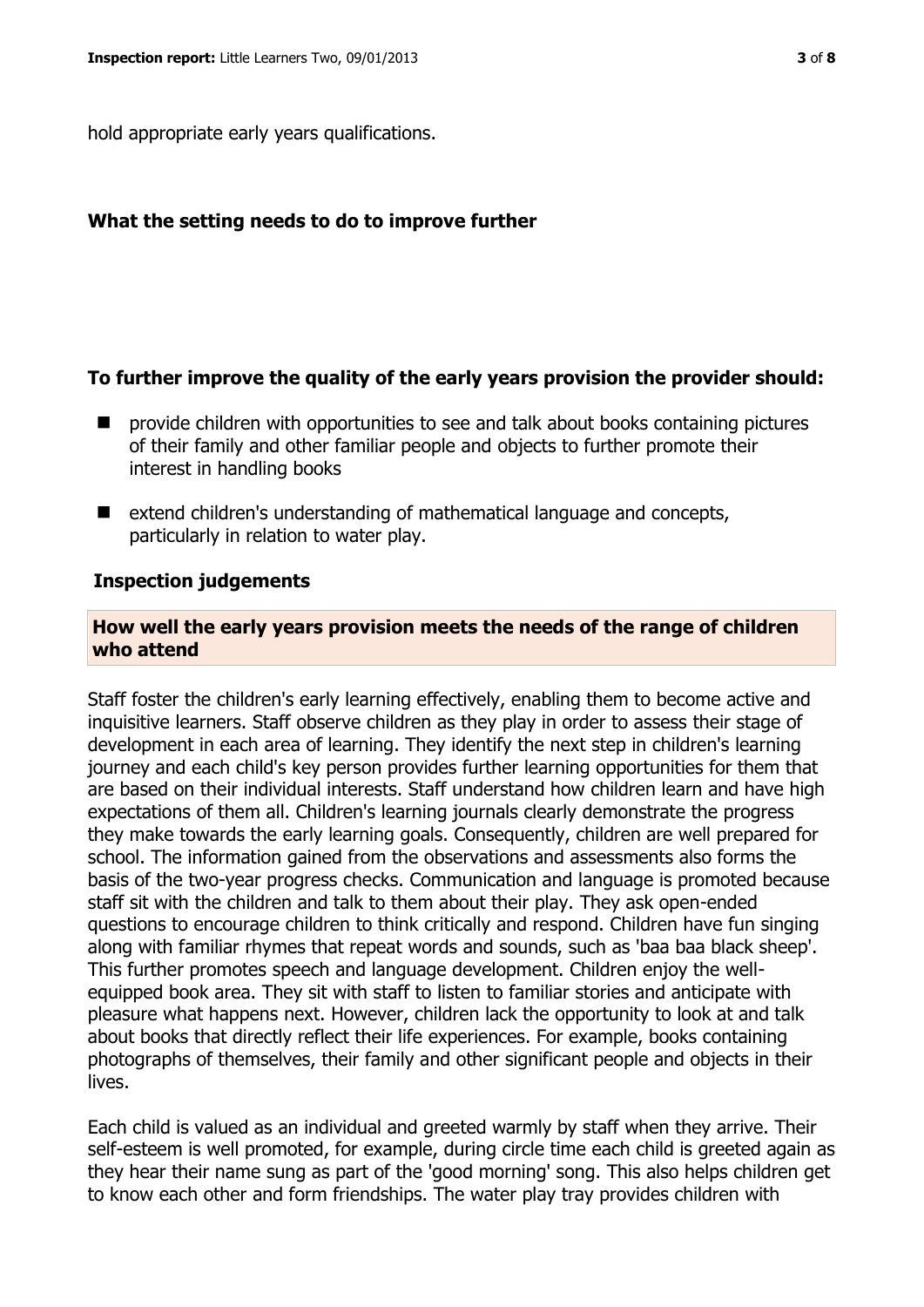opportunities to splash about and explore the properties of water. However, staff do not routinely use mathematical language, such as full and empty, heavy and light in order to promote their understanding of space and measurement.

By routinely using implements, such as crayons and paintbrushes, young children develop their manipulative skills. Running around in the garden provides energetic play and a chance to develop skills such as balance, avoiding obstacles and stopping safely. Staff keep parents informed of the theme they are covering in the nursery in order to help them support their child's learning at home. For example, as part of the transport theme, parents were encouraged to take their children on public transport and to jot down their experiences on buses and trains. Staff used these memoirs to encourage the children to talk about their adventures and share them with their friends.

## **The contribution of the early years provision to the well-being of children**

The nursery provides a welcoming and stimulating environment for children both indoors and out. The key person system works highly effectively and fully supports the emotional well-being of all the children. Each staff member knows the individual needs of their key children very well. They gain relevant information from parents about their child when they join the nursery. This helps them to plan an appropriate settling in period in order to ensure that each child develops a secure emotional attachment. Caring staff comfort children who become upset or sad.

Due to the young age of most of the children, some squabbling takes place between them as they play. However, staff manage these instances well as they remind the children of the rules. These include using 'kind hands' and not pushing our friends because it makes them sad. Children learn what is expected of them to help them feel safe and secure.

Children develop a good understanding of the importance of a healthy lifestyle. They enjoy a wide selection of fresh fruit every day at snack time. Other options include raisins, breadsticks and rice cakes to enable children to make healthy choices. Children's independence is promoted because they pour their own drink of milk, juice or water and pass around the bowl of fruit. Staff ensure that they know and respect children's particular dietary needs. Children further demonstrate their independence as they confidently go to the bathroom to wash their hands before their snack. Staff talk to them about the importance of washing away germs. Recent project work also helped children learn how to keep their bodies healthy through regular exercise. The large garden is well used. It provides a suitably secure outdoor area where children benefit from fresh air and physical exertion.

Staff contribute towards preparing children for a smooth transition to school. They place a high emphasis on children's personal and social development by building confidence and good self-esteem. Staff also help children achieve important skills before they move on, such as being able to dress themselves and manage their own personal hygiene.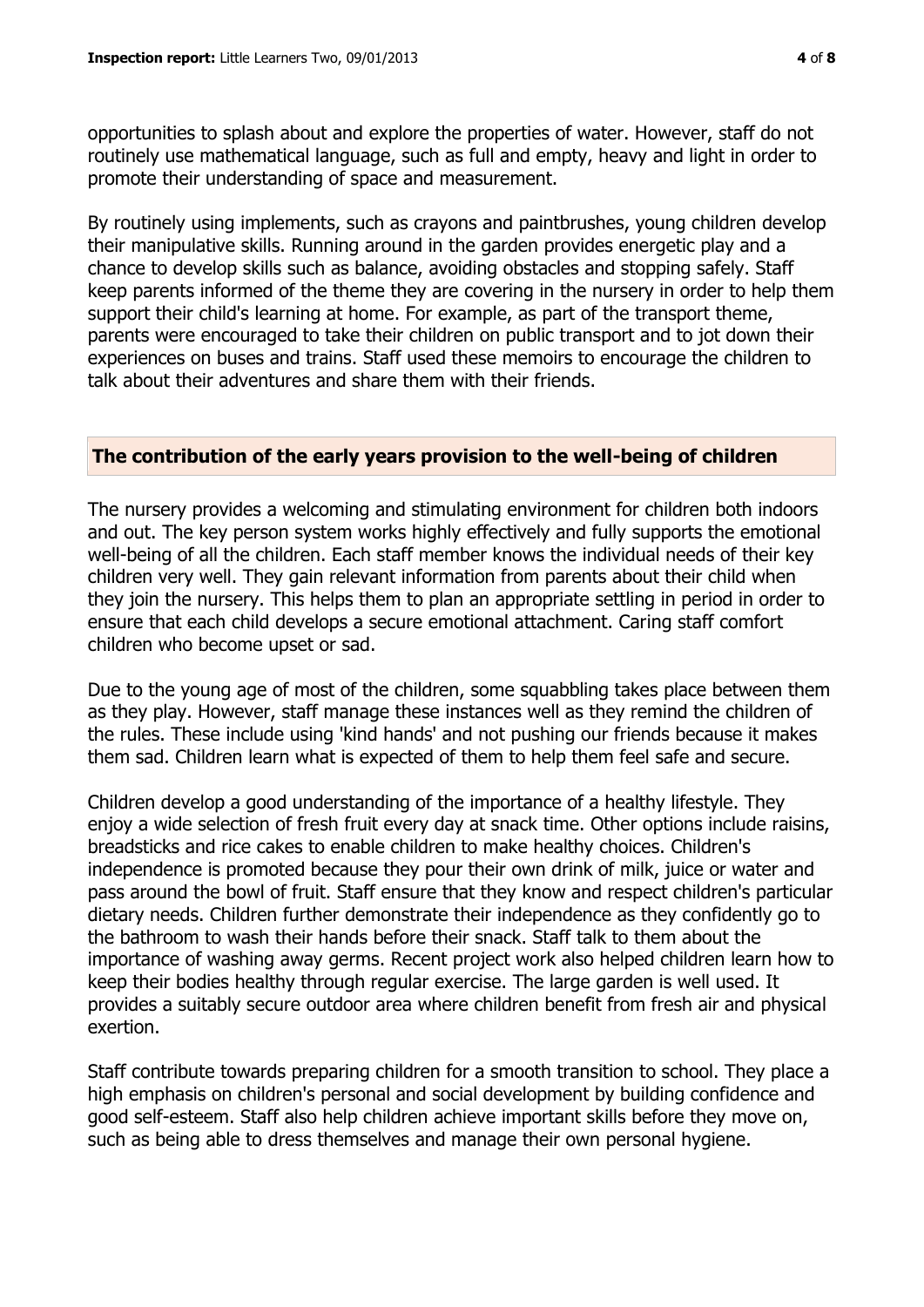# **The effectiveness of the leadership and management of the early years provision**

The manager has a clear vision of how she would like the nursery to develop in the future in order to improve outcomes for children. This is also embraced by a committed staff team. Their collaborative approach ensures that all staff contribute towards the selfevaluation of the nursery's practice. Together, they have devised an 'Improvement Action Plan' and have begun to make positive changes. These include ensuring that children's interests are included in the play plans in order to provide learning experiences that are tailored to suit the individual needs of the children. Further on-going developments include producing a pictorial catalogue of all the play resources. This enables children to select what they would like to use and have it bought to them by staff. Currently, due to the size and layout of the building it is not possible for children to choose all play equipment independently. Parent questionnaires are also being developed as part of the selfevaluation process because staff recognise the importance of ensuring their views are heard.

The manager and staff have a good understanding of safeguarding issues. The procedure for reporting concerns about the well-being of children is understood by all. Robust recruitment procedures ensure that all staff have suitability checks before working with the children. Risk assessments and daily safety checks of the building and garden ensure that any obvious hazards are identified and managed effectively to prevent harm to children. The manager fully understands her responsibility towards meeting the learning and development requirements of the Early Years Foundation Stage. She works closely with staff and maintains a good overview of how the requirements are implemented effectively by them. The on-going professional development of staff is encouraged through further training opportunities.

Staff have established highly effective relationships with parents. They exchange relevant information verbally each day. End of year reports ensure parents are informed about the progress their child makes towards the early learning goals. All parents spoken to on the day of inspection stated that they were very pleased with the nursery. They like the level of communication they have with staff and also comment that staff give warm and nurturing care to the children. Staff also establish effective relationships with other agencies offering help and guidance for children requiring additional support.

## **The Childcare Register**

The requirements for the compulsory part of the Childcare Register are **Met**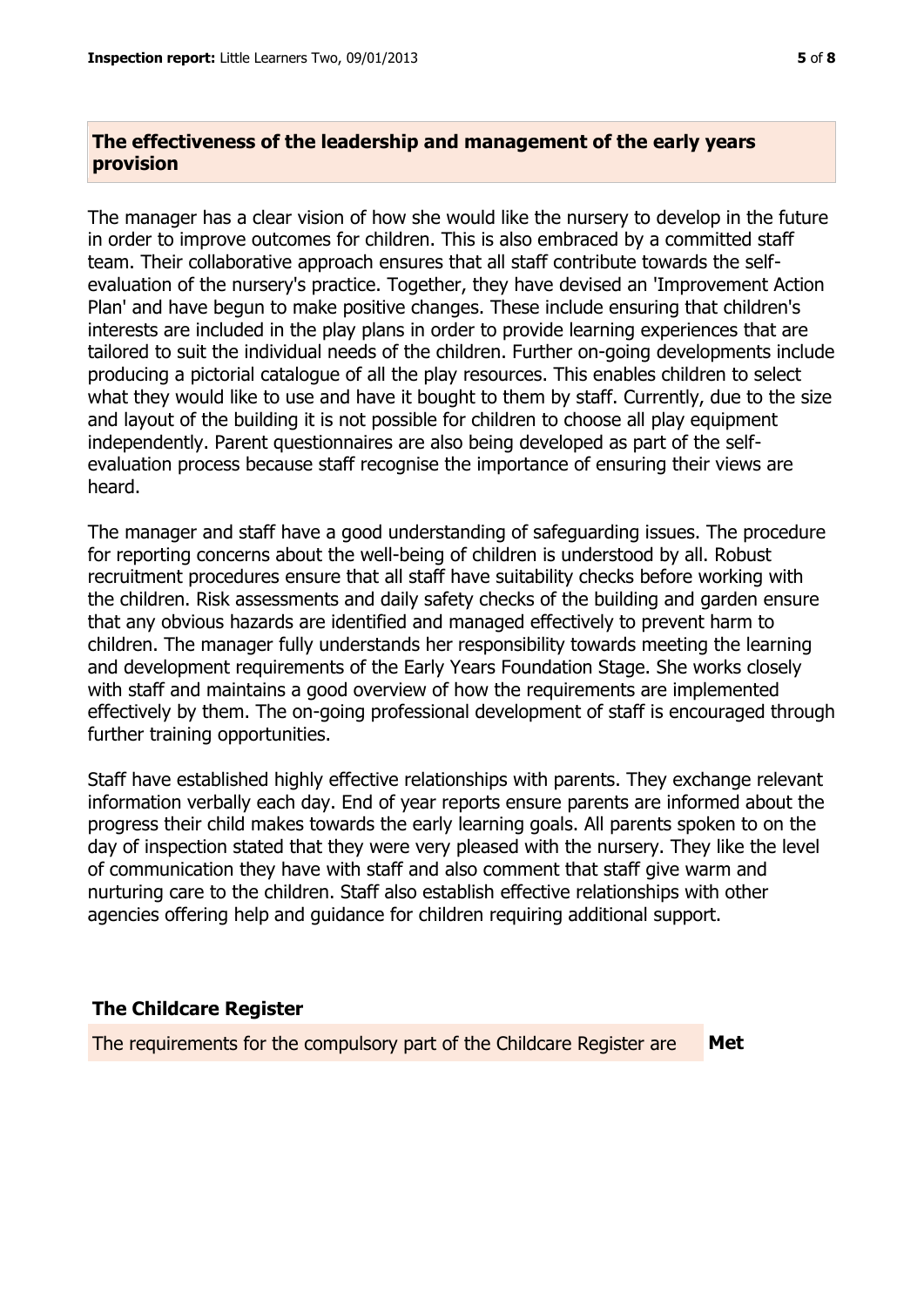#### **What inspection judgements mean**

| <b>Registered early years provision</b> |                  |                                                                                                                                                                                                                                                                                                                                                                             |  |  |
|-----------------------------------------|------------------|-----------------------------------------------------------------------------------------------------------------------------------------------------------------------------------------------------------------------------------------------------------------------------------------------------------------------------------------------------------------------------|--|--|
| <b>Grade</b>                            | <b>Judgement</b> | <b>Description</b>                                                                                                                                                                                                                                                                                                                                                          |  |  |
| Grade 1                                 | Outstanding      | Outstanding provision is highly effective in meeting the needs<br>of all children exceptionally well. This ensures that children are<br>very well prepared for the next stage of their learning.                                                                                                                                                                            |  |  |
| Grade 2                                 | Good             | Good provision is effective in delivering provision that meets<br>the needs of all children well. This ensures children are ready<br>for the next stage of their learning.                                                                                                                                                                                                  |  |  |
| Grade 3                                 | Satisfactory     | Satisfactory provision is performing less well than expectations<br>in one or more of the key areas. It requires improvement in<br>order to be good.                                                                                                                                                                                                                        |  |  |
| Grade 4                                 | Inadequate       | Provision that is inadequate requires significant improvement<br>and/or enforcement. The provision is failing to give children an<br>acceptable standard of early years education and/or is not<br>meeting the safeguarding and welfare requirements of the<br>Early Years Foundation Stage. It will be inspected again within<br>12 months of the date of this inspection. |  |  |
| Met                                     |                  | The provision has no children on roll. The inspection judgement<br>is that the provider continues to meet the requirements for<br>registration.                                                                                                                                                                                                                             |  |  |
| Not Met                                 |                  | The provision has no children on roll. The inspection judgement<br>is that the provider does not meet the requirements for<br>registration.                                                                                                                                                                                                                                 |  |  |

## **Inspection**

This inspection was carried out by Ofsted under Sections 49 and 50 of the Childcare Act 2006 on the quality and standards of provision that is registered on the Early Years Register. The registered person must ensure that this provision complies with the statutory framework for children's learning, development and care, known as the Early Years Foundation Stage.

## **Setting details**

| Unique reference number  | EY449664   |
|--------------------------|------------|
| <b>Local authority</b>   | Wandsworth |
| <b>Inspection number</b> | 805654     |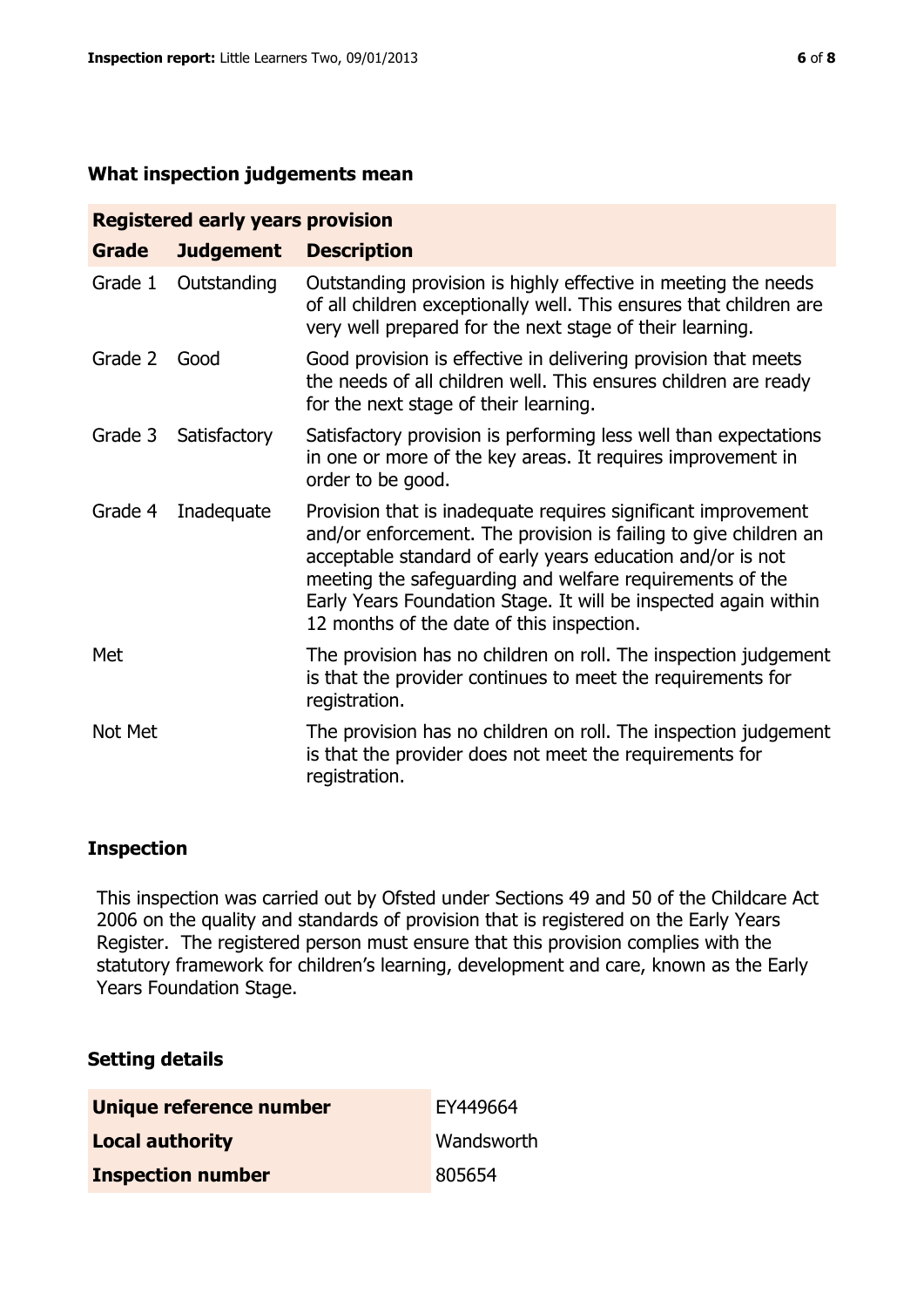| <b>Type of provision</b>      | Sessional provision                                          |
|-------------------------------|--------------------------------------------------------------|
| <b>Registration category</b>  | Childcare - Non-Domestic                                     |
| Age range of children         | $2 - 5$                                                      |
| <b>Total number of places</b> | 20                                                           |
| Number of children on roll    | 19                                                           |
| <b>Name of provider</b>       | The Partnership of Lorraine Greeley-Ward &<br>Angela Taggart |
| Date of previous inspection   | Not applicable                                               |
| <b>Telephone number</b>       | 07940 461545                                                 |

Any complaints about the inspection or the report should be made following the procedures set out in the guidance 'raising concerns and making complaints about Ofsted', which is available from Ofsted's website: www.ofsted.gov.uk. If you would like Ofsted to send you a copy of the guidance, please telephone 0300 123 4234, or email enquiries@ofsted.gov.uk.

# **Type of provision**

For the purposes of this inspection the following definitions apply:

Full-time provision is that which operates for more than three hours. These are usually known as nurseries, nursery schools and pre-schools and must deliver the Early Years Foundation Stage. They are registered on the Early Years Register and pay the higher fee for registration.

Sessional provision operates for more than two hours but does not exceed three hours in any one day. These are usually known as pre-schools, kindergartens or nursery schools and must deliver the Early Years Foundation Stage. They are registered on the Early Years Register and pay the lower fee for registration.

Childminders care for one or more children where individual children attend for a period of more than two hours in any one day. They operate from domestic premises that are usually their own home. They are registered on the Early Years Register and must deliver the Early Years Foundation Stage.

Out of school provision may be sessional or full-time provision and is delivered before or after school and/or in the summer holidays. They are registered on the Early Years Register and must deliver the Early Years Foundation Stage. Where children receive their Early Years Foundation Stage in school these providers do not have to deliver the learning and development requirements in full but should complement the experiences children receive in school.